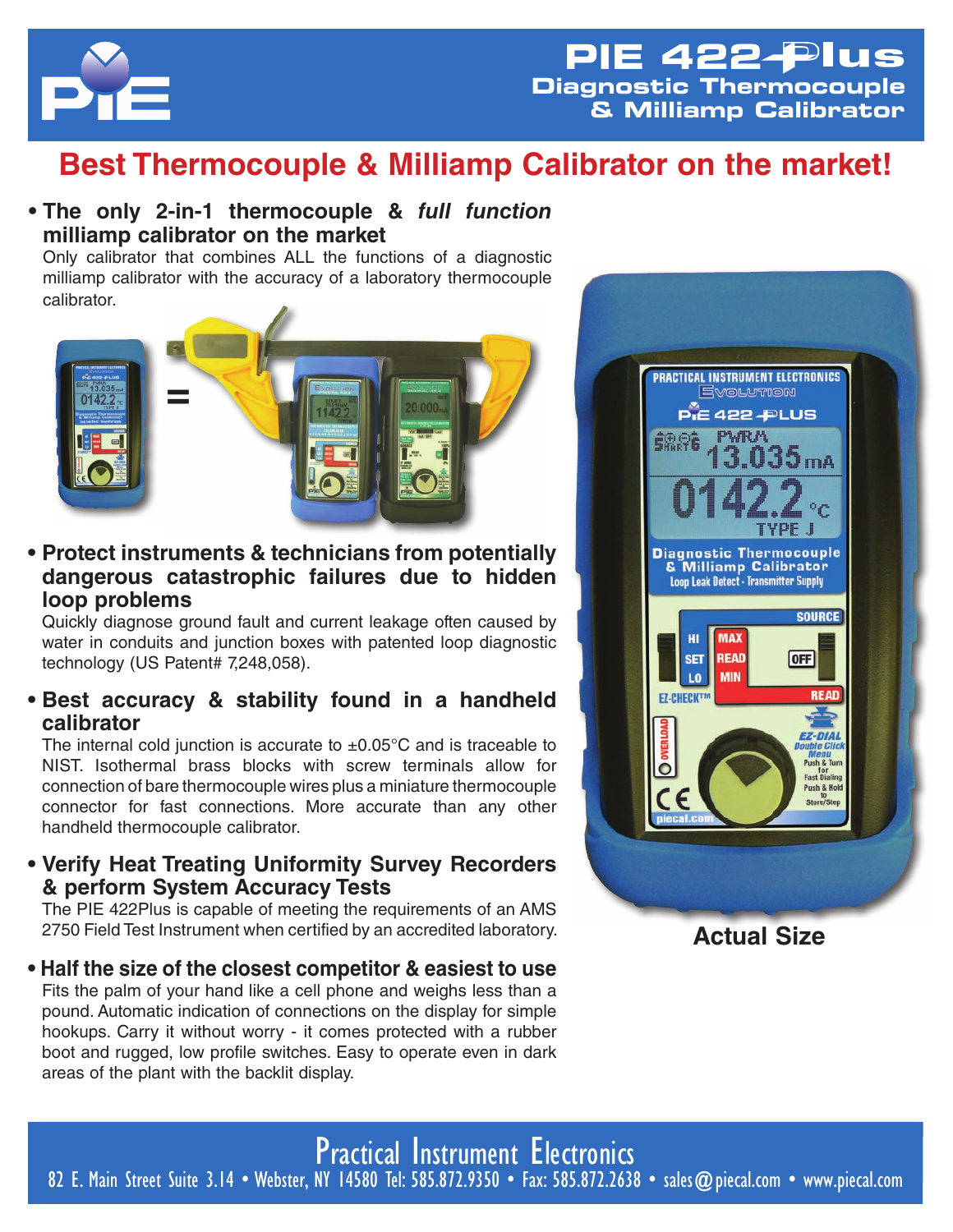# **More functions and better accuracy in one calibrator**

#### **• Two complete calibrators**

Unlike any other combination thermocouple/milliamp calibrator on the market the PIE 422Plus includes a FULL function diagnostic milliamp calibrator that sources and reads 0.000 to 24.000 mA, simulates two wire transmitters, powers and measures transmitters with its internal 24V supply, has a built-in 250 ohm resistor for HART compatibility, and PIE's patented Ground Leak detection. Competitive calibrators allow you to calibrate temperature transmitters but don't have the ability to test other instruments in a 4 to 20 milliamp loop.

The other half of the calibrator sources and reads thermocouple types J, K, T, E, R, S, B, N, G, C, D, L (J-DIN), U (T-DIN), P (Platinel II), and from -13.000 to 80.000 mV.

### **• Protect instruments & technicians from potentially dangerous catastrophic failures due to hidden loop problems**

It's important to find hidden loop problems BEFORE they become cause product problems or catastrophic failures. Only PIE Calibrators have Ground Leak Detection that can detect these problems.

Some technicians routinely check their critical loops for ground faults and current leaks using PIE's Ground Leak detection as part of their preventative maintenance programs. When a significant leak or fault is detected it is located and fixed before catastrophic failures occur.

Sometimes the control room detects a problem that isn't fixed with routine calibration of the instruments. The technician then reaches for a calibrator with Ground Leak Detection to power up the loop and confirm that the issue is hiding somewhere in the loop wiring.

#### **• State of the art accuracy & stability**

It's important to have a calibrator that is at least 4 times more accurate than the instruments being calibrated. Both the milliamp and thermocouple sections were designed with state of the art components that are the most accurate and stable found in a handheld calibrator.

The internal cold junction is accurate to  $\pm 0.05^{\circ}$ C and is traceable to NIST. The sensor is thermally bonded to an isothermal mass including brass blocks with screw terminals for connection of bare thermocouple wires along with a miniature thermocouple connector for fast connections. An extremely stable voltage reference and low drift components make it more accurate than other handheld thermocouple calibrators.

### **• Verify Heat Treating Uniformity Survey Recorders & perform System Accuracy Tests**

The AMS 2750 standard calls out particular specifications that need to be met for a calibrator to be used as a Field Test Instrument. The Field Test Instrument is then used to verify the thermocouple measuring thermometers and controllers that are used in the heat treating of parts for the aerospace industry.

The PIE 422Plus is capable of meeting the requirements of an AMS 2750 Field Test Instrument when certified by an accredited laboratory.

### **• Half the size of the closest competitor & easiest to use**

Don't get tired by lugging around heavy oversized test equipment when you can carry the palm sized PIE 422Plus that weighs less than a pound. It comes with a deluxe carrying case for simple, hands free operation. The simple and intuitive double click menu and EZ-Check switch are faster and easier to use than calibrator with lots of confusing buttons or with confusing menus. And with the optional magnet strap you can attach it to a panel or loop the strap around a conduit or pipe.

Many calibrators don't have automatic stepping and ramping while others limit you to selecting either slow or fast fixed 25% steps. The PIE 422Plus lets you choose between 2, 3, 5, 11 and 21 steps to automatically increment the output in 100%, 50%, 25%, 10% or 5% of span. Select the step time to match your system from 5, 6, 7, 8, 9, 10, 15, 20, 25, 30 and 60 seconds.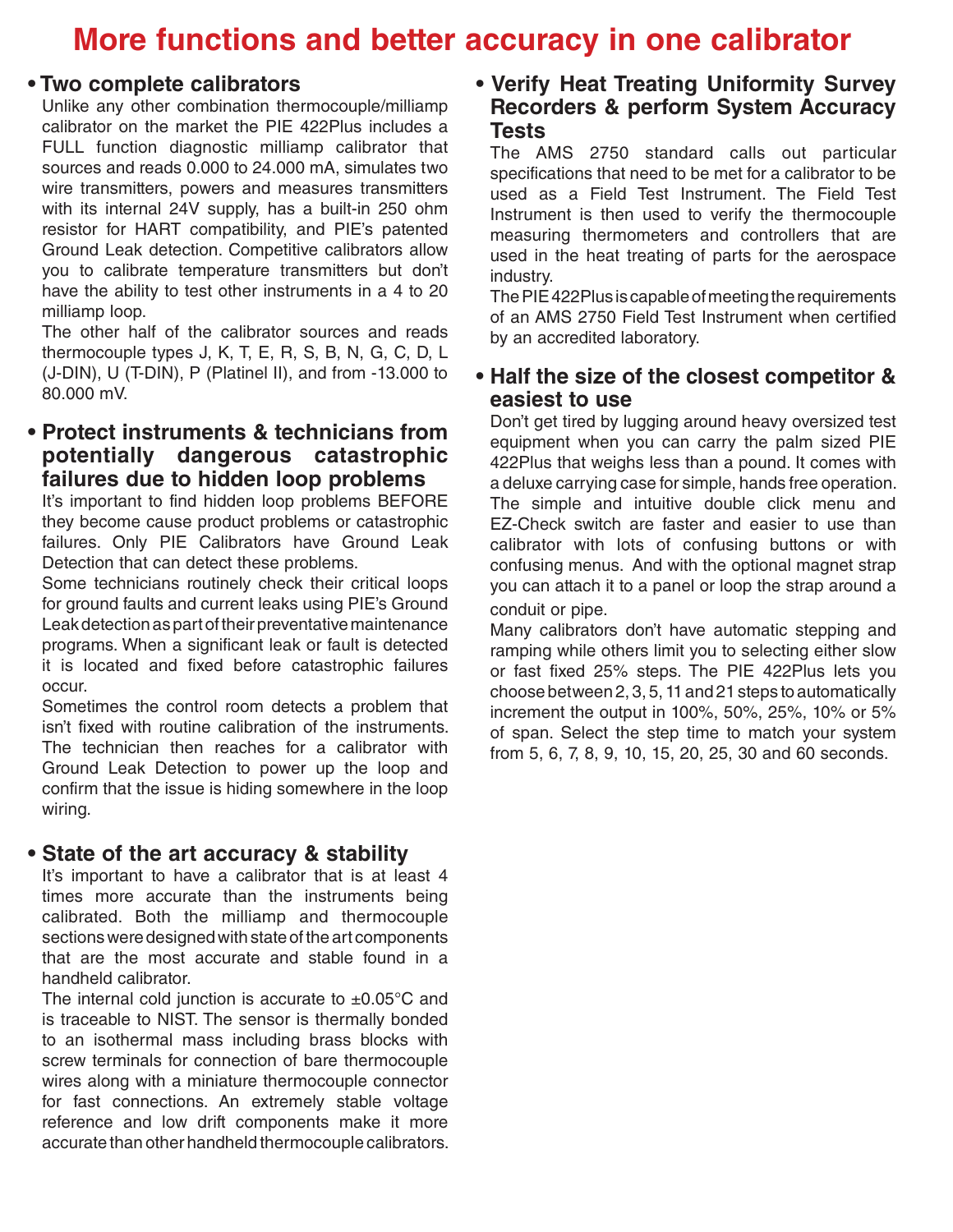# **Prevent Small Problems from Becoming Major Plant Failures**

The PIE 422Plus offers powerful troubleshooting tools that offer visibility to the health of your loop that is not possible with any calibrator brand on the market. Ground Leak Detection allows technicians to find and fix undetected problems before they cause quality issues or become catastrophic failures - ending in poor product, injury, loss of life, or equipment damage. Common loop problems caused by moisture, corrosion and contamination left unchecked can lead to dangerous conditions that are easily avoided with the innovation technology in the PIE 422Plus.

Even the most common small errors caused by loop wiring issues can lead to inferior product, lost production time and risk to personnel. Intrinsically safe loops are protected by barriers only against extreme overvoltage and over current conditions but allowing small but significant ground faults to go undetected. PIE's unique and powerful Ground Leak Detection technology quickly and easily finds a fault that would otherwise go undetected. These undetected faults could lead to potentially disastrous outcomes.

Have you ever replaced a "faulty" transmitter only to find the problem was somewhere else in the loop? And did you end up throwing the transmitter away after you fixed the other problem "just in case" the transmitter was faulty? If you find a loop where the transmitter is calibrated correctly but all the readings elsewhere in the loop have a fixed offset this is due to a Zero Shift. This Zero Shift is typically caused by some of the current in the loop bypassing the transmitter. If you have some loops that are erratic after it rains there may be moisture present in a junction box or where insulation has broken down.

Only a PIE Calibrator with patented Ground Leak Detection can find all these hidden problems. Turn on Ground Leak Detection and use the PIE 422Plus to power up the loop. Any current that isn't controlled by the transmitter or other current control element will be clearly indicated as leakage on the PIE 422Plus display.

Ground Leak detection allows technicians to troubleshoot loop problems with ease and confidence - minimizing risk and maximizing process uptime.

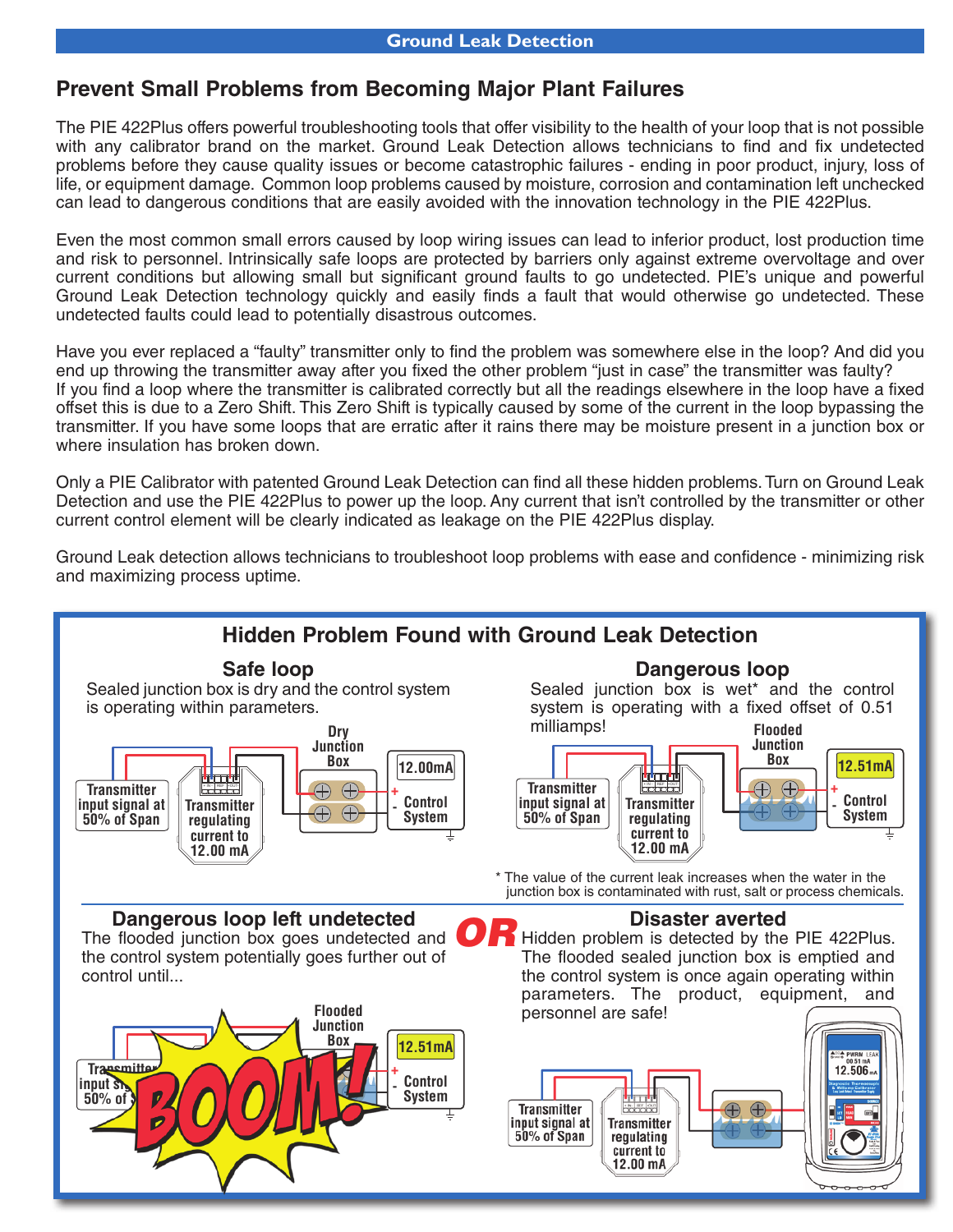#### **Accessories**



**Deluxe Hands Free Carrying Case (Included)**



**Thermocouple Wire Kit 1 J, K, T & E (Optional)**



**Thermocouple Wire Kit 2 B, R/S, N (Optional)**

**Magnetic Hanging Strap (Optional)**

#### **Included:**

Blue Rubber Boot, Four "AA" Alkaline batteries, Certificate of Calibration Deluxe Hands Free Carrying Case Part No. 020-0211 Evolution mA/V Wire Kit 1 Red & 1 Black Lead with Banana Plugs & Alligator Clips

#### **Optional:**

| T/C Wire Kit 1 for Types J, K, T & E                            | Part No. 020-0202 |
|-----------------------------------------------------------------|-------------------|
| T/C Wire Kit 2 for Types B, R/S & N                             | Part No. 020-0203 |
| Three feet (1 meter) of T/C extension wire, stripped on one end |                   |
| with a miniature T/C male connector on the other end.           |                   |
| <b>Magnetic Hanging Strap</b>                                   | Part No. 020-0236 |
| Ni-MH Charger with 4 Ni-MH AA Batteries                         | Part No. 020-0103 |
|                                                                 |                   |

#### **Thermocouple, Millivolt & Milliamp Connections**

Simulating or reading thermocouples requires the use of thermocouple or extension grade thermocouple wire. Plug thermocouple wires into the miniature thermocouple jack or place bare thermocouple wires onto the brass block under the screws.

The PIE 422Plus has two banana jacks (1+ and 2-) mounted in the top end of the housing. These are not temperature compensated and are to be used only for millivolt signals. The two banana jacks (5+ and 6-) are for all milliamp signals.



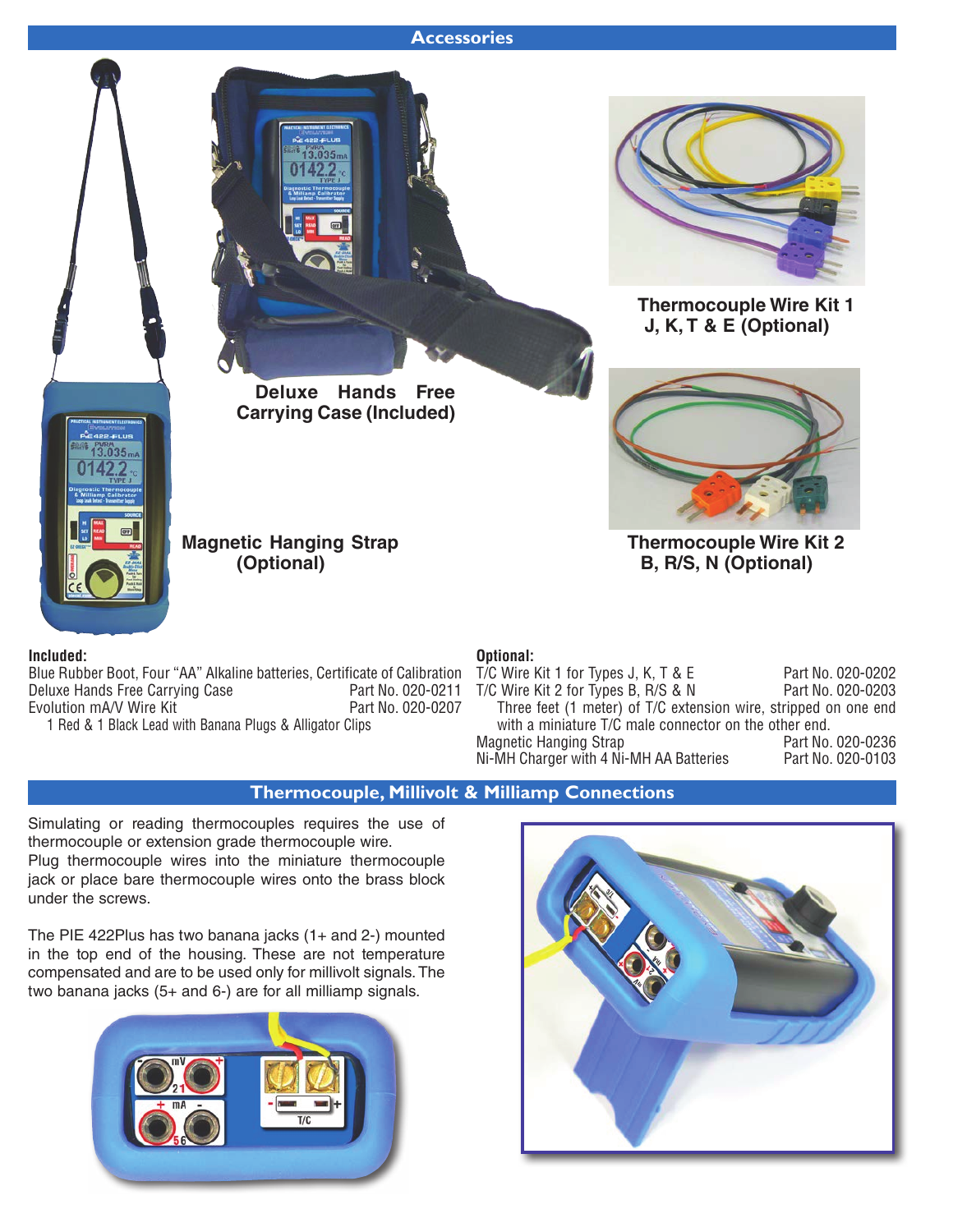#### **PIE 422Plus Specifications**

#### (Unless otherwise indicated all specifications are rated from a nominal 23°C, 70% RH for 1 year from calibration)

| General                                          |                                                                                             |  |  |  |  |
|--------------------------------------------------|---------------------------------------------------------------------------------------------|--|--|--|--|
| <b>Operating Temperature</b><br>Range            | -25 to 60 °C (-10 to 140 °F)                                                                |  |  |  |  |
| <b>Relative Humidity Range</b>                   | 10 % ≤RH ≤90 % (0 to 35 °C), Non-condensing                                                 |  |  |  |  |
|                                                  | 10 % ≤RH≤ 70 % (35 to 60 °C), Non-condensing                                                |  |  |  |  |
| <b>Temperature Drift</b>                         | $\pm$ 0.01% of span outside of 23°C $\pm$ 10 °C (73°C $\pm$ 18 °F)                          |  |  |  |  |
| <b>Size</b>                                      | $5.63 \times 3.00 \times 1.60$ in, 143 x 76 x 41 mm (L x W x H)                             |  |  |  |  |
| Weight                                           | 12.1 ounces, 0.34 kg (including boot & batteries)                                           |  |  |  |  |
| <b>Batteries</b>                                 | Four "AA" Alkaline 1.5V (LR6)                                                               |  |  |  |  |
| <b>Battery Life</b>                              | 25 Hours Thermocouple, 8 Hours milliamp                                                     |  |  |  |  |
| Isolation: Voltage                               | 60V rms between all milliamp functions/Read V DC<br>and Source V DC/Thermocouple            |  |  |  |  |
| <b>Normal Mode Rejection</b>                     | 50/60 Hz, 50 dB                                                                             |  |  |  |  |
| <b>Common Mode Rejection</b>                     | 50/60 Hz, 120 dB                                                                            |  |  |  |  |
| <b>Optional NiMh</b><br>Rechargeable battery kit | Charger, four NiMh batteries [Part # 020-0103]                                              |  |  |  |  |
| <b>Low Battery</b>                               | Low battery indication with nominal I hour of<br>operation left                             |  |  |  |  |
| Protection against<br>misconnection              | Over-voltage protection to 60V dc (rated for 30<br>seconds)                                 |  |  |  |  |
| <b>Display</b>                                   | High contrast graphic liquid crystal display. LED<br>backlighting for use in low lit areas. |  |  |  |  |

| Read mA                                           |                                                    |
|---------------------------------------------------|----------------------------------------------------|
| <b>Ranges and Resolution</b>                      | 0.000 to 24.000 mA or -25.00 to 125.00% of 4-20 mA |
| Accuracy                                          | $\leq \pm$ (0.02 % of Reading + 0.003 mA)          |
| Voltage burden                                    | $\leq$ 2V at 24 mA                                 |
| Overload/Current limit<br>protection <sup>'</sup> | 25 mA nominal                                      |

| <b>Source mA / Power &amp; Measure Two Wire Transmitters &amp; PWRM LEAK</b> |                                                                                                           |  |  |  |  |
|------------------------------------------------------------------------------|-----------------------------------------------------------------------------------------------------------|--|--|--|--|
| Ranges and Resolution                                                        | 0.000 to 24.000 mA or -25.00 to 125.00% of 4-20 mA                                                        |  |  |  |  |
| Accuracy                                                                     | $\leq \pm$ (0.02 % of Reading + 0.003 mA)                                                                 |  |  |  |  |
| Loop compliance voltage                                                      | ≥ 24 DCV @ 20.00mA                                                                                        |  |  |  |  |
| Loop drive capability                                                        | 1200 $\Omega$ at 20 mA for 15 hours nominal;<br>950 $\Omega$ with Hart Resistor or leak detection running |  |  |  |  |

| mA 2-Wire Transmitter Simulation     |                                                                        |  |  |  |  |
|--------------------------------------|------------------------------------------------------------------------|--|--|--|--|
| <b>Accuracy</b>                      | Same as Source/Power & Measure                                         |  |  |  |  |
| Voltage burden                       | $\leq$ 2V at 20 mA                                                     |  |  |  |  |
| Overload/Current limit<br>protection | 24 mA nominal                                                          |  |  |  |  |
| Loop voltage limits                  | 2 to 60 VDC (fuse-less protected from reverse<br>polarity connections) |  |  |  |  |

#### **Warranty**

Our equipment is warranted against defective material and workmanship (excluding batteries) for a period of three years from the date of shipment. Claims under warranty can be made by returning the equipment prepaid to our factory. The equipment will be repaired, replaced or adjusted at our option. The liability of Practical Instrument Electronics (PIE) is restricted to that given under our warranty. No responsibility is accepted for damage, loss or other expense incurred through sale or use of our equipment. Under no condition shall Practical Instrument Electronics, Inc. be liable for any special, incidental or consequential damage.

| <b>Source Thermocouple</b>    |                                                                    |
|-------------------------------|--------------------------------------------------------------------|
| <b>Accuracy</b>               | $\pm (0.008\% \text{ of Reading} + 0.006 \text{ mV})$              |
| Cold Junction<br>Compensation | ± 0.09°F (±0.05 °C) - Thermistor traceable to NIST for<br>II years |
| <b>Millivolt Range</b>        | -13,000 to 80,000 mV                                               |
| Output Impedance              | $< 0.3$ Ohms                                                       |
| <b>Source Current</b>         | > 20 mA (drives 80 mV into 10 Ohms)                                |
| <b>Noise</b>                  | $\leq$ 4 microvolts p-p for frequencies of 10 Hz or below          |

| <b>Read Thermocouple</b>                       |                                                                    |
|------------------------------------------------|--------------------------------------------------------------------|
| <b>Accuracy</b>                                | $\pm (0.008\% \text{ of Reading } + 0.006 \text{ mV})$             |
| Cold Junction<br>Compensation                  | ± 0.09°F (±0.05 °C) - Thermistor traceable to NIST for<br>II years |
| <b>Millivolt Range</b>                         | -13,000 to 80,000 mV                                               |
| Input Impedance                                | > 10 Megohms                                                       |
| <b>Open Thermocouple</b><br>Threshold<br>Pulse | 10,000 Ohms nominal<br>< 10 microamp pulse for 400 milliseconds    |
| <b>Normal Mode Rejection</b>                   | 50/60 Hz, 50 dB                                                    |
| <b>Common Mode Rejection</b>                   | 50/60 Hz, 120 dB                                                   |

#### **Additional Information**

PIE Calibrators are designed, assembled, and calibrated in the USA. This product is calibrated on equipment traceable to NIST and includes a Certificate of Calibration. Test Data is available for an additional charge.

Practical Instrument Electronics recommends a calibration interval of one year. Contact your local representative for recalibration and repair services.